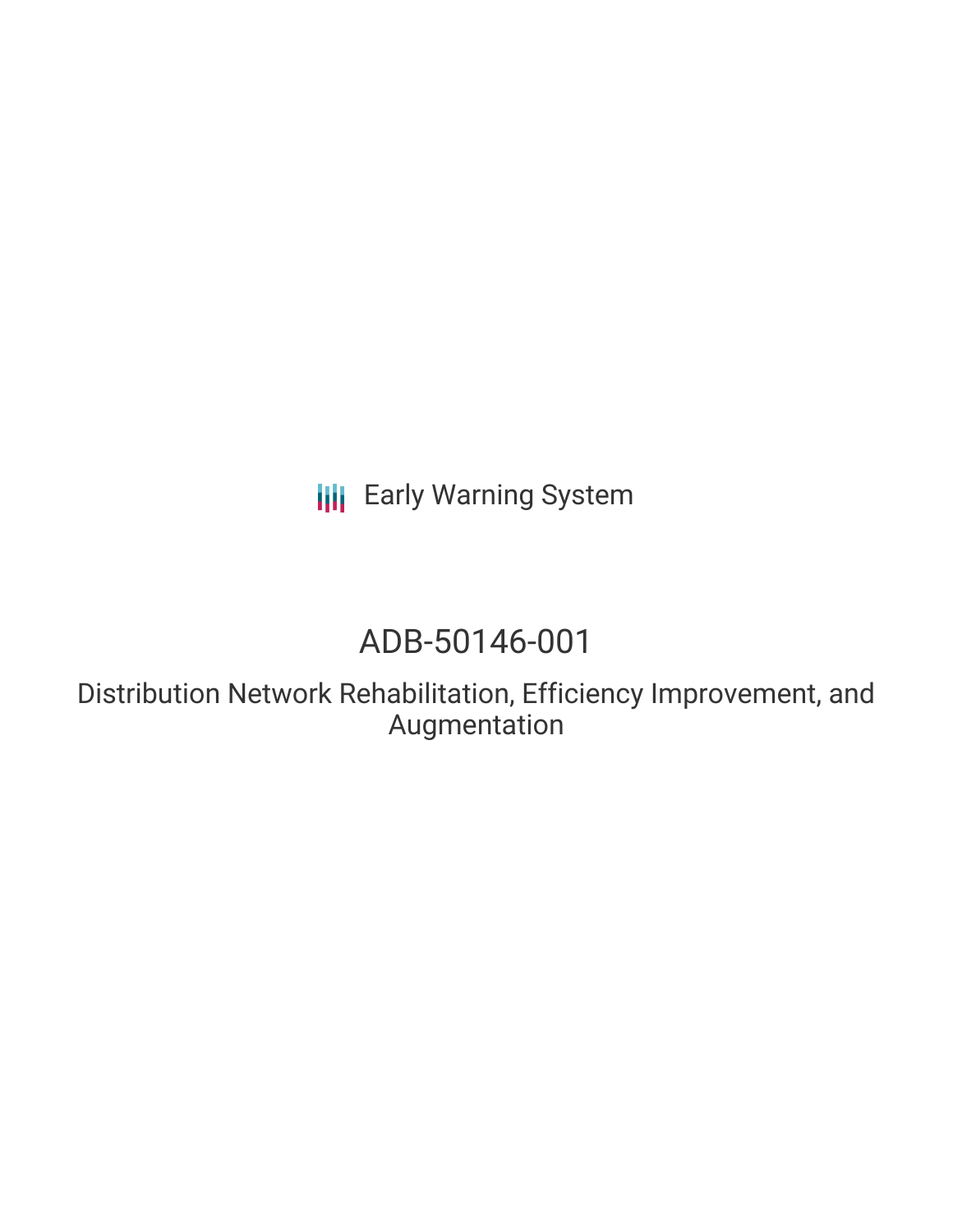

#### **Quick Facts**

| <b>Countries</b>               | Armenia                      |
|--------------------------------|------------------------------|
| <b>Financial Institutions</b>  | Asian Development Bank (ADB) |
| <b>Status</b>                  | Approved                     |
| <b>Bank Risk Rating</b>        | B                            |
| <b>Voting Date</b>             | 2017-06-27                   |
| <b>Borrower</b>                | Government of Armenia        |
| <b>Sectors</b>                 | Energy                       |
| <b>Investment Type(s)</b>      | Loan                         |
| <b>Investment Amount (USD)</b> | \$80.00 million              |
| <b>Loan Amount (USD)</b>       | \$80.00 million              |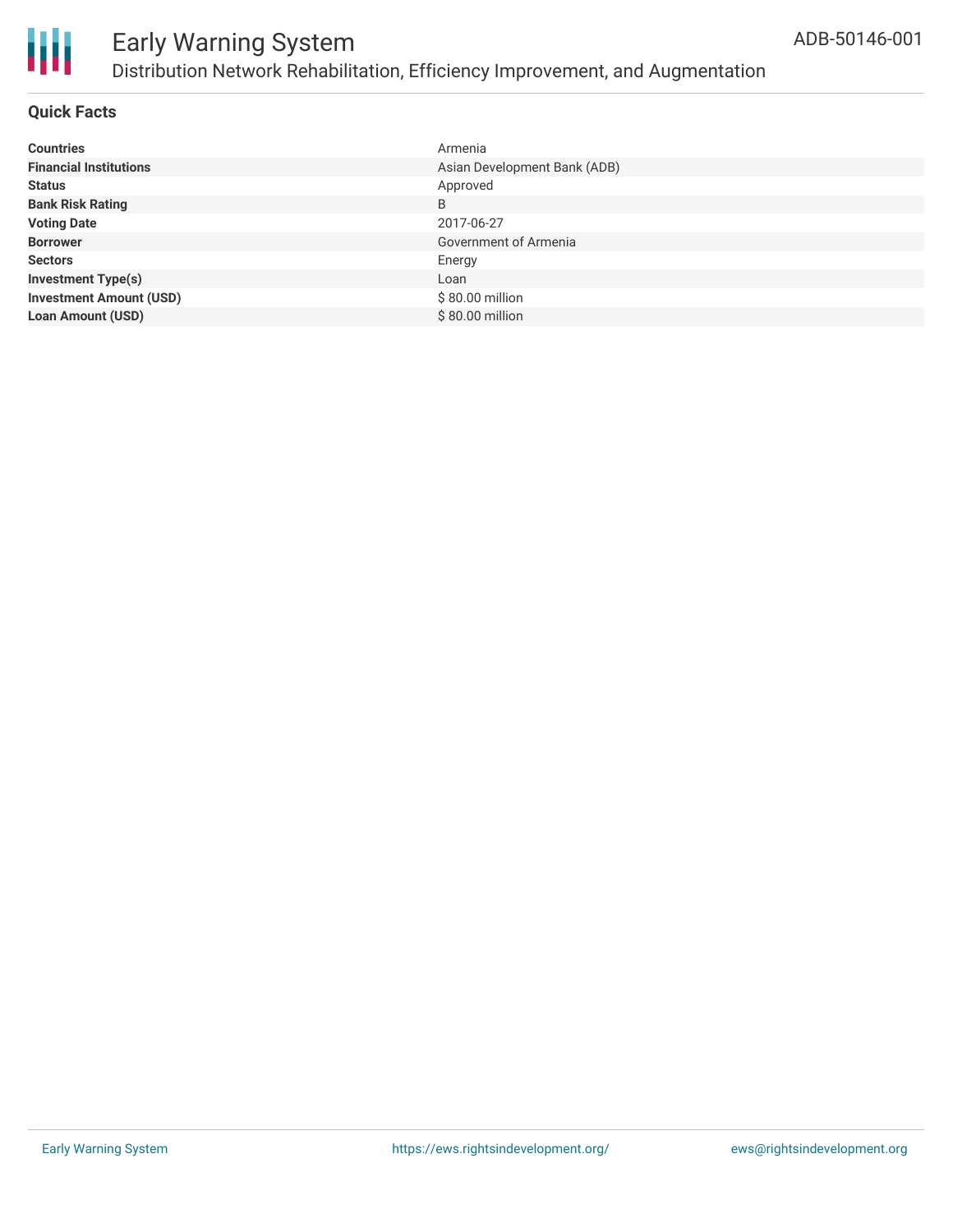

#### **Project Description**

According to ADB website, the project is consistent with the Midterm Review on Strategy 2020, which includes a focus on private sector development and operations, and infrastructure development. ADB''s support for the project is in line with its country partnership strategy for Armenia, 2014-2018 that supports energy security by diversifying energy sources and rehabilitating and upgrading electricity transmission and distribution networks.

The project contributes to government goals of supporting the development, adoption, and implementation of energy efficiency projects.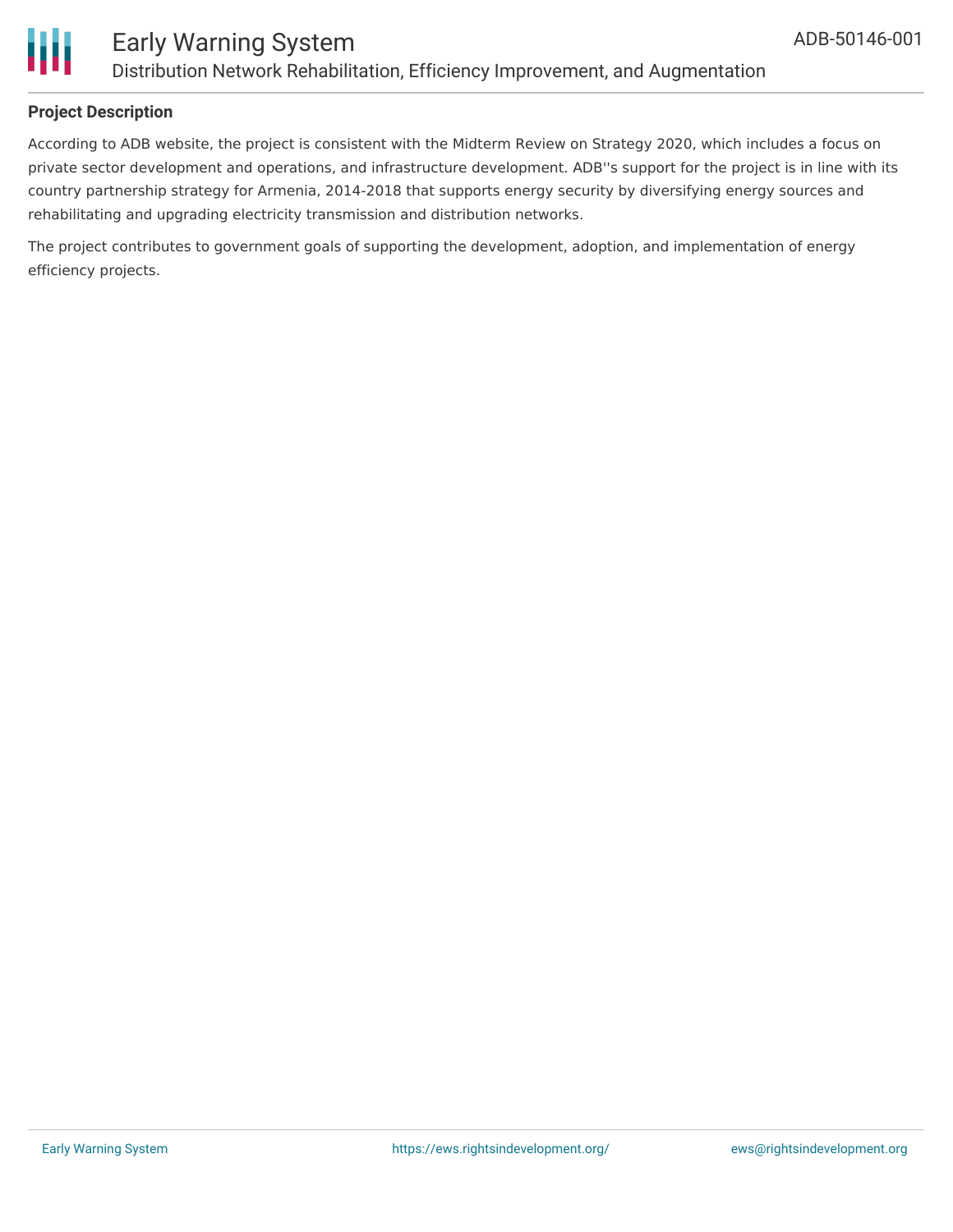

#### **Investment Description**

Asian Development Bank (ADB)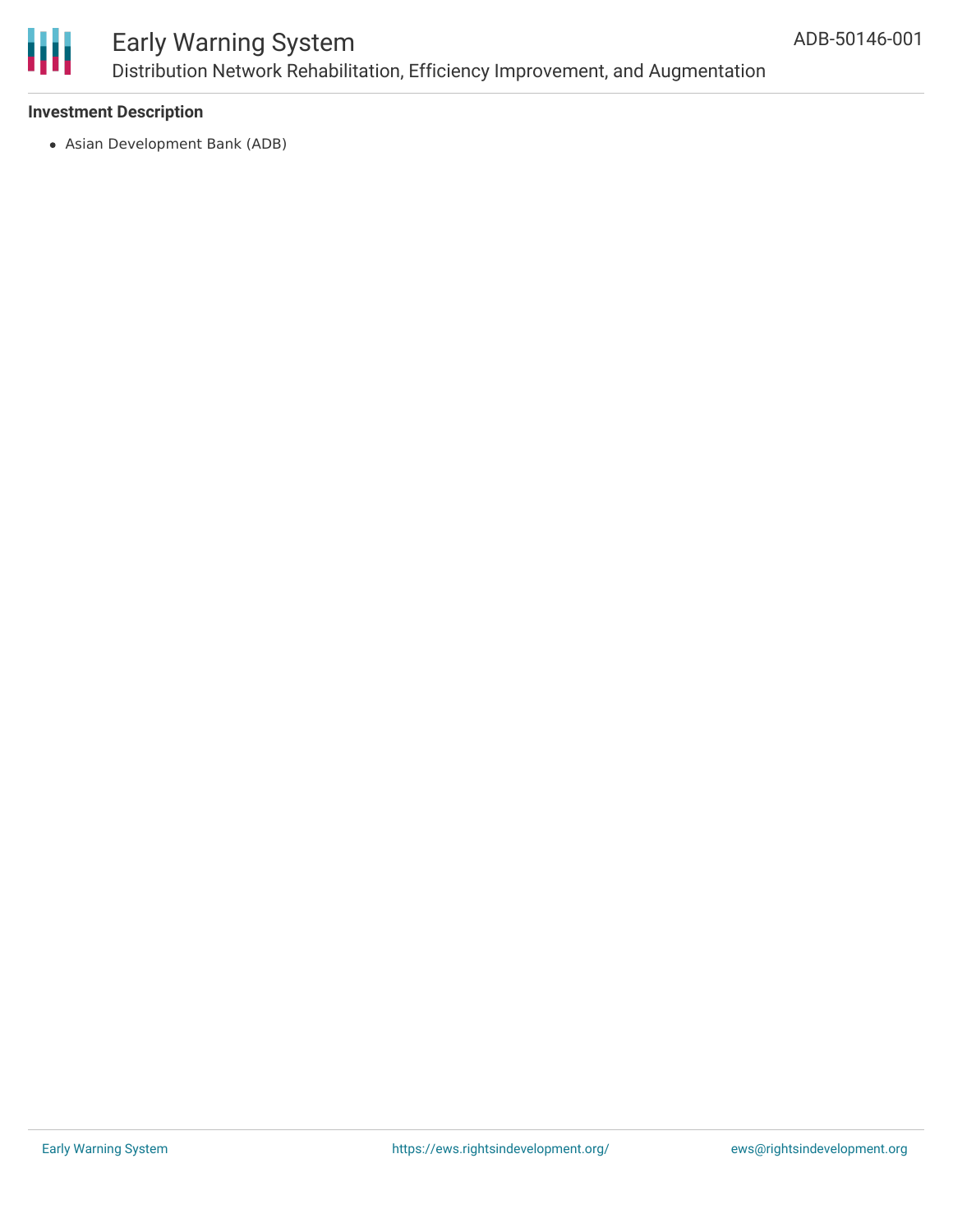

#### **Contact Information**

Project Officer: Patil, Avesh Private Sector Operations Department No contact information provided at the time of disclosure.

#### ACCOUNTABILITY MECHANISM OF ADB

The Accountability Mechanism is an independent complaint mechanism and fact-finding body for people who believe they are likely to be, or have been, adversely affected by an Asian Development Bank-financed project. If you submit a complaint to the Accountability Mechanism, they may investigate to assess whether the Asian Development Bank is following its own policies and procedures for preventing harm to people or the environment. You can learn more about the Accountability Mechanism and how to file a complaint at: http://www.adb.org/site/accountability-mechanism/main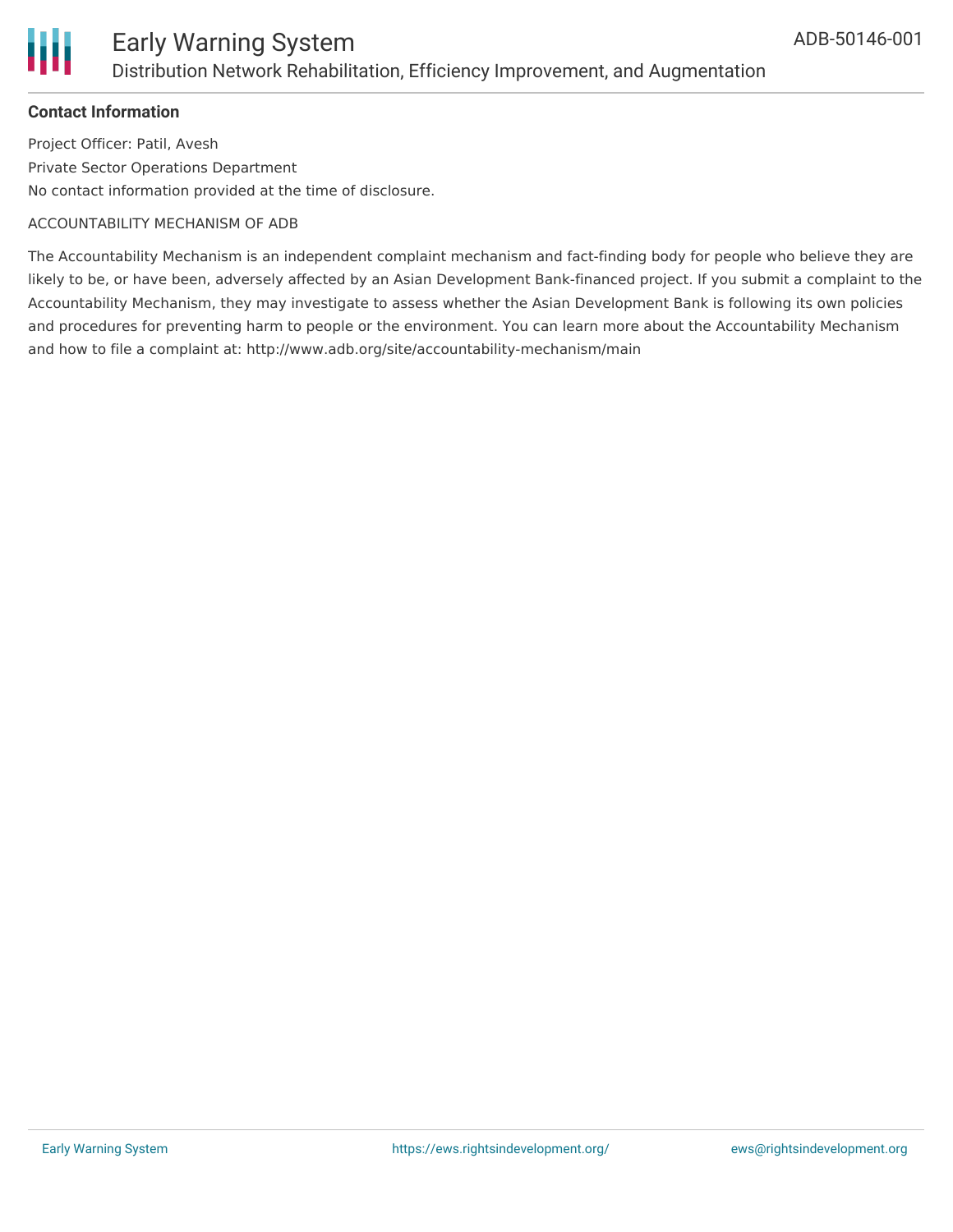

## Early Warning System

Distribution Network Rehabilitation, Efficiency Improvement, and Augmentation

#### **Bank Documents**

- Initial Poverty and Social [Analysis](https://ewsdata.rightsindevelopment.org/files/documents/01/ADB-50146-001_Eb2FLN1.pdf) [\[Original](https://www.adb.org/projects/documents/arm-50146-001-ipsa) Source]
- Project [Disclosure](https://ewsdata.rightsindevelopment.org/files/documents/01/ADB-50146-001.pdf) PDF [\[Original](https://www.adb.org/printpdf/projects/50146-001/main) Source]
- Report and [Recommendation](https://ewsdata.rightsindevelopment.org/files/documents/01/ADB-50146-001_FAY5sqP.pdf) of the President [\[Original](https://www.adb.org/projects/documents/arm-50146-001-rrp) Source]